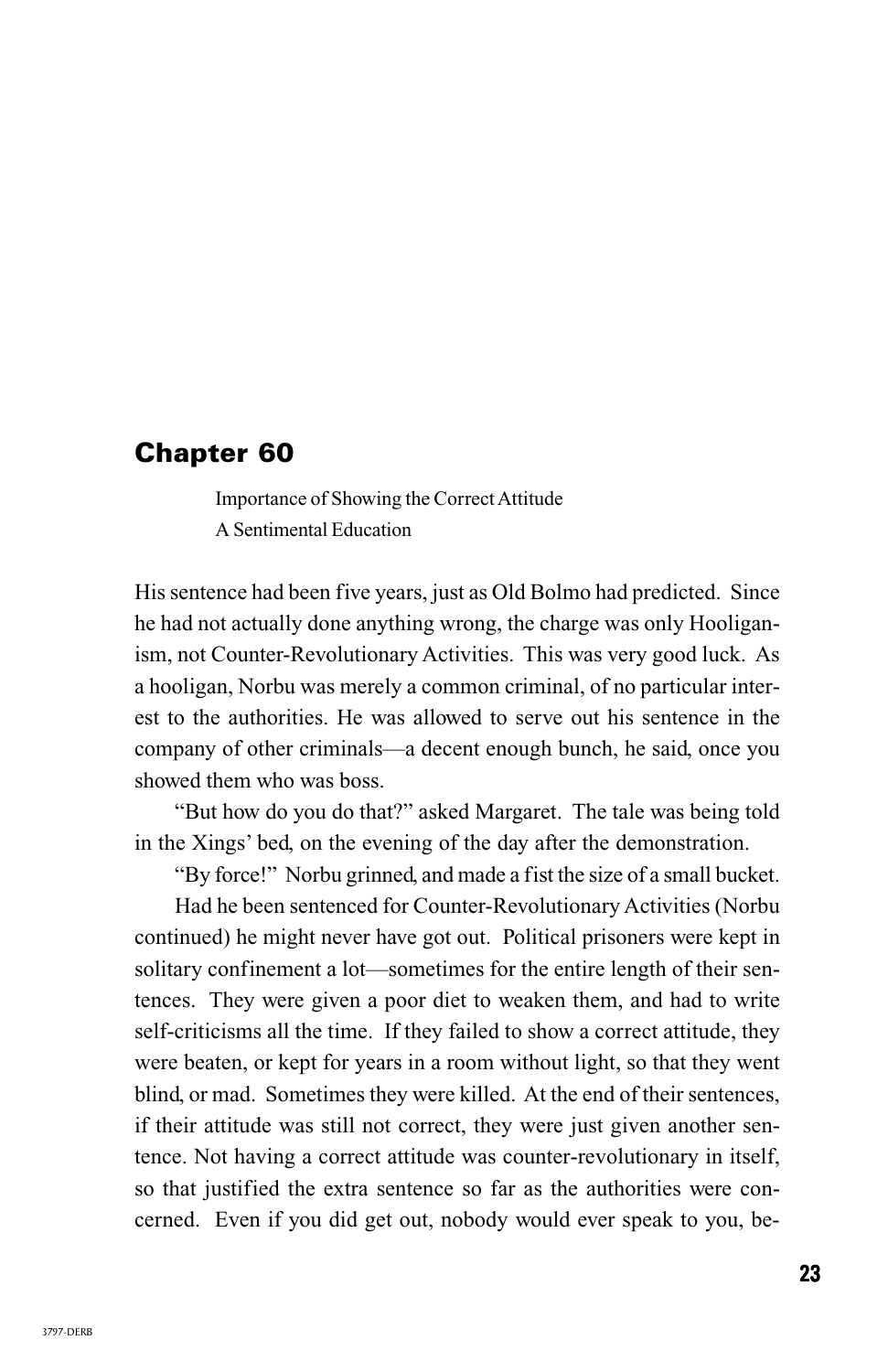## **JOHN DERBYSHIRE**

cause that would make them counter-revolutionary, too. The Hooliganism charge had really been a lucky break. Of course, the common criminals had to do self-criticism, too, and show a correct attitude; but they all had it down pat, and taught it to new prisoners, so there was never any problem with bad attitudes. What you had to do was write stupid, bad self-criticisms at first, and perhaps do one or two mildly bad things breaking prison property, or fighting, or talking back to the guards. You'd let them beat you a bit for that, then write a slightly better self-criticism, and so on. Give the impression of slow improvement. That's what they liked. They liked to be able to say to their superiors: This one was a really bad element when he came in, but he's completely reformed now. If you did that for them, you'd given them a precious gift, because all they cared about was making good reports to their superiors. They loved you then. They'd give you privileges, and even help you get a new unit after you left, in case your old unit wouldn't have you back, which was usually the case. But you had to make a show of gradually seeing the light. If you said the right things immediately, they would call you insincere and beat you.

"But didn't they know that your change of attitude was just a show?"

"Of course they knew!" Norbu laughed, his laugh rolling round the little bedroom in the last of the evening light. "They knew what we were doing, and we knew they knew. Nobody was fooling anybody. It was just a game, to make them look good to their superiors. You didn't feel you were cheating anybody because everybody knew it was all nonsense anyway. Their superiors probably knew, too, but they looked good to *their* superiors, and so on. Just as everyone knows that the stuff they feed us in Political Instruction classes—Marxism-Leninism-Mao-Zedong Thought—is all crap, but you have to pretend to believe it to get ahead."

In spring 1987 Norbu had completed his sentence. Secretary Ma wouldn't have him back at the station, so he had had nowhere to go. An acquaintance of his had gone to Beijing, to study at the Nationalities Institute. This was a college near Beijing University, for training cadres from the national minorities, including of course Tibetans. Norbu had never been to Beijing, so he decided to go, to visit his friend and do some sight-seeing. His friend told him that Qinghua, the main college for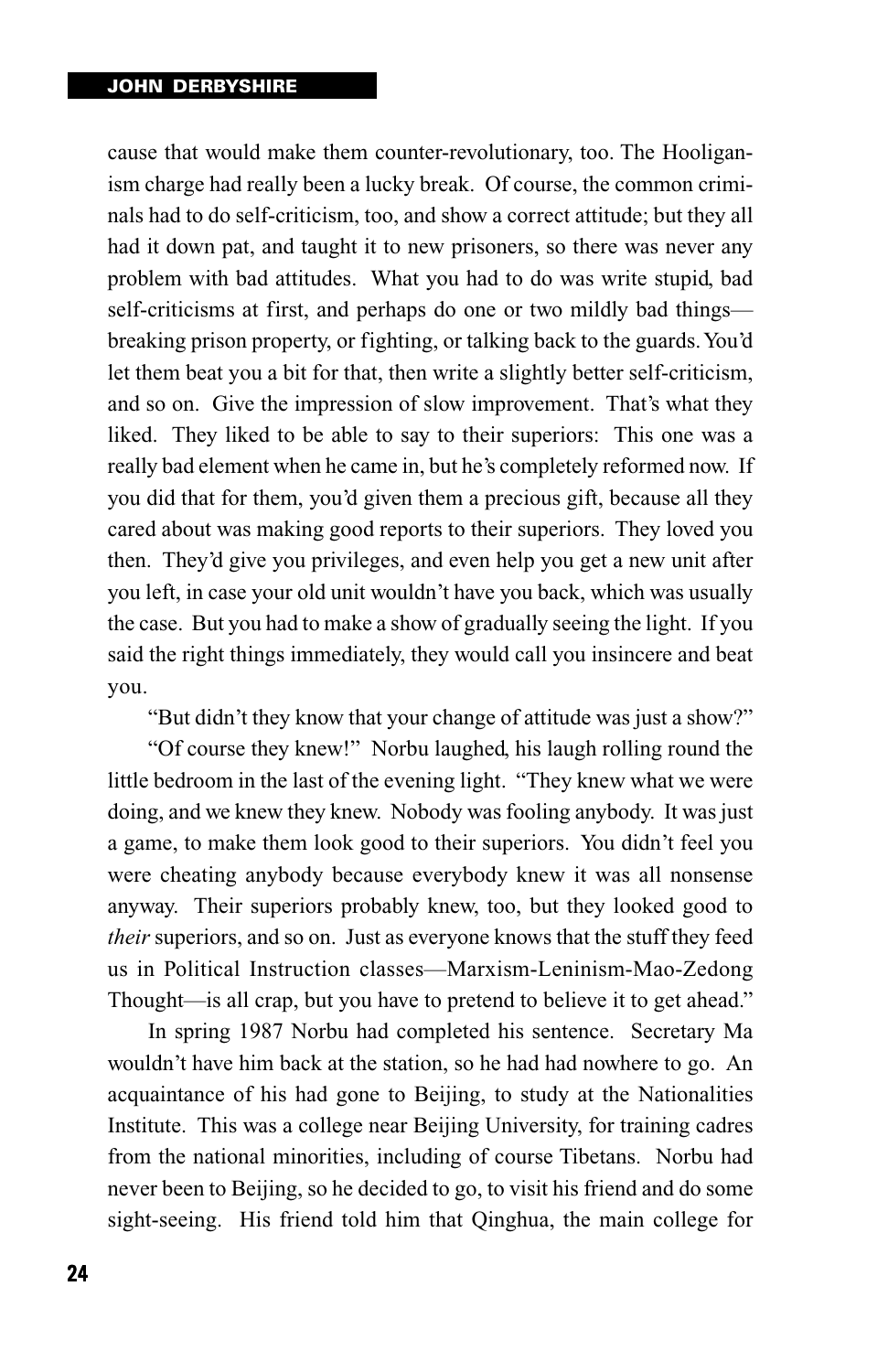science and technology, was opening a new Botanical Institute, as part of the government's program to encourage environmental studies. The new Institute was inviting applicants to enroll for an entrance examination in the winter of that year. On a whim, Norbu had enrolled. He had passed the examination, and been admitted.

"I was born a peasant; I became a worker; then I was a jailbird; now I'm an intellectual! You can really say I'm a man of experience!"

"Huh! Experienced with women, I've no doubt!" This was to tease him.

Norbu leaned over her, cupped one side of her face in his free hand, and gently kissed her lips. "I never forgot you, little Nightingale. Not for one day."

The Botanical Institute was hardly organized yet (Norbu continued). They still had no proper dormitories. Some students actually slept in the classrooms. Norbu himself had got a bunk at the Nationalities Institute, in a room with some other Tibetans. The Nationalities Institute was fun. Practically everybody there was anti-Chinese. The Tibetans all carried Dalai Lama pictures. The Turks were even worse. They called the Chinese by a word which in their own language meant 'locust', because they regarded the Chinese as a kind of pest who had come to Turkestan to steal things.

"Turkestan? What is that?" Norbu had used a transliteration, *Tuerqisidan*. Margaret had never heard it before.

It was the region Chinese people called Xinjiang, which means "new territory". But the Turks hated that name, which they said was insulting. *It may be "new territory" to the locusts,* they'd say, *but it's been our homeland for a thousand years!* They all talked about a place called "Turan", which they said had existed in ancient times, stretching from the borders of China to the Mediterranean. That had been the homeland of the ancient Turks. The modern country Turkey was just the western rump of Turan. One day Turan would rise again, said the Turks. It would be the biggest country in the world, because half of China and half of Russia were really parts of Turan. Everybody would speak Turkish and practice Islam. They all looked down on the Chinese. They liked to chant: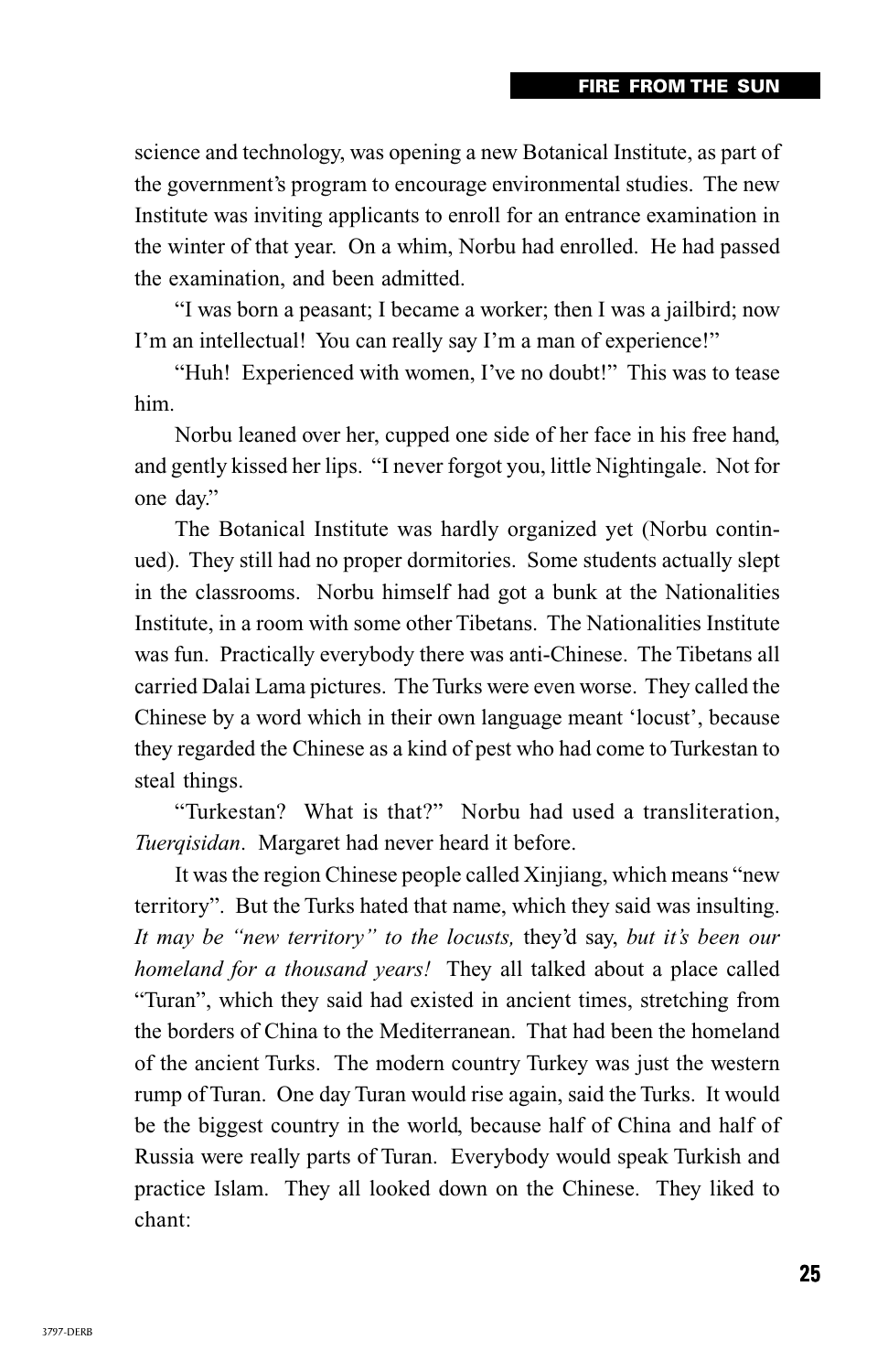Don't know how to sing, Don't know how to dance. Don't know how to trade, Haven't got a chance!

"But how do the authorities react to all that anti-Chinese sentiment?" asked Margaret. "Don't the Tibetans and Turks get into trouble?"

Norbu laughed at this. The authorities didn't know anything about it. The minority students could say what they liked. There were some informers, of course, but you just shut up when they were around. A few of the lecturers could speak the minority languages, but not usually very well. Only two could speak good Tibetan, and they both sympathized with the Tibetan people. One of them was even a secret Buddhist. But of course the lecturers had no real power. All the power was in the hands of the cadres who ran the place, and they were all Chinese. They were the usual corrupt, self-important Party timeservers with bean-curd for brains. None of them could speak any minority languages, not a word! Some of the bolder students made a game of it. If they passed one of the cadres on campus they would break into song, using Tibetan, or whatever their language was. They would use the tune of a folk-song, to make it sound authentic. Except that the words of the song would be something like: Hey, Chinese devil, shove a horse's prick up your ass. Or: Hey, Chinese pigfuckers, stay in your own country and leave us alone. Then the cadre would nod and smile, glad to see a member of the cherished national minorities singing so happily in the capital of the Motherland.

This threw Margaret into a fit of laughter. Norbu laughed at her laughing, and they laughed, and embraced, and kissed, in the Xings' broad wooden bed.

When they could laugh no more, Margaret said: "Really, you're all very bad. Trying to split the Motherland. I don't agree with it at all."

Norbu rolled onto his back and lay looking up at the ceiling, hands behind his head. He'd been thinking a lot about it, he said, while living at the Institute. On the one hand, of course the Tibetans, Turks and so on wanted to rule themselves. That was natural. Nobody likes to be ruled by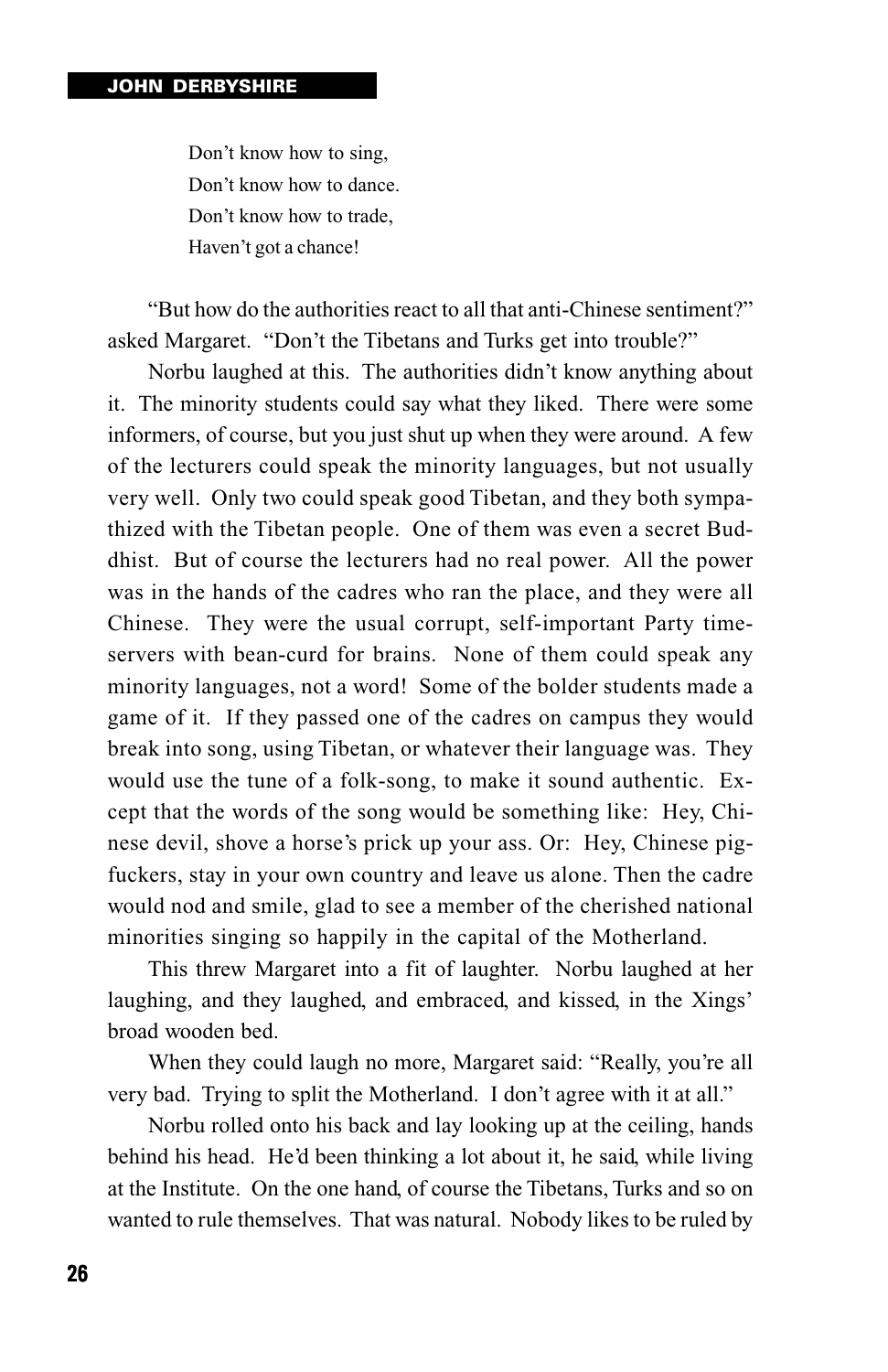foreigners. And the Chinese had behaved very badly in those places, made a lot of people hate them, especially with their anti-religious attitude. That was why there was so much bad feeling. On the other hand, when the students at the Nationalities Institute talked together, they always acknowledged that they were part-Chinese themselves, because of their education. Most of them had been hand-picked by the Chinese authorities, given some special intensive Chinese education, as Norbu had in his youth, in the hope they would become collaborators. Most of them hadn't, of course; but by the time they finished their education, their thinking was more Chinese than minority. In some ways, they were closer to young Chinese people of their own age than they were to their grandparents, who had religion in their bones. Most of them hadn't really realized this until coming to Beijing. In the capital, for the first time, they had met reasonable, educated Chinese people; not at all like the rough peasant cadres, ex-cons and military types you get in the border areas. People you could talk to. Even, very occasionally, people who sympathized with the independence movements in the minority areas. This kind of encounter softened the attitudes of the minority students. Most of them had some Chinese friends. Though of course, you always had to be much more careful with Chinese people.

"Yes. You were very careful with me. You told me your Dalai Lama picture was a picture of your father."

Margaret was nestled against him at the side, her head on his chest. Instead of a scuffed photograph stitched into the lining of his jacket, Norbu now had a proper Dalai Lama pendant: a tiny colored picture of the pontiff in a brown robe and yellow hat, surrounded by some Tibetan writing, all imbedded in a hard lucite disk, the disk itself framed with fine-worked silver, and hanging from a silver chain. Norbu had taken the pendant off the previous night when they undressed, folding it in his hands and murmuring a prayer over it in his own language before setting it down reverently on top of the Xings' chest of drawers. However, constant wearing of the heavy pendant had left a mark on his breast-bone. Margaret touched the mark with her fingers, then ran her fingers over his pectorals to the nipples. His body seemed even larger without clothes. His skin was dark in the fading light. She caressed his belly and private parts.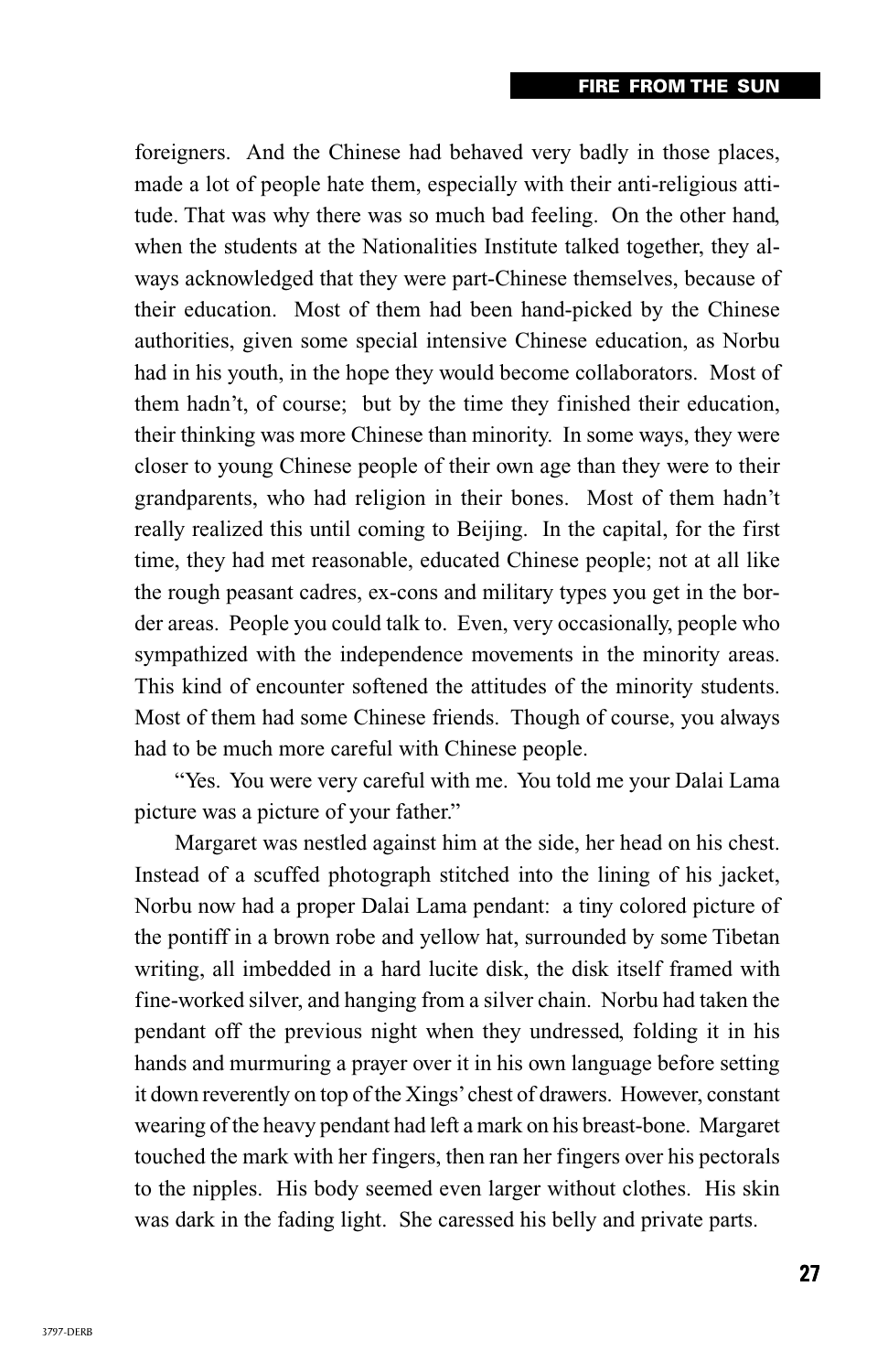"No I didn't. You *guessed* it was my father, and I didn't contradict you. But you're right, I was careful. I didn't know anything about you."

One of the officers of the Provisional Students Union, that was organizing the demonstrations (Norbu went on) was a Turk. His name was Erkin. He had been instrumental in setting up that day's march. The Turks at the Nationalities Institute didn't like him much because he was too Sinified. A lot of other people didn't like him because he was too full of himself. However, he was a great organizer, and very stubborn. The head of his college, Beijing Education Institute, had spent five hours until three in the morning!—trying to persuade him not to march. A lot of students didn't want to march, either, because they were scared. There had been a fierce editorial in *People's Daily* the previous day. They were sure the authorities would try to stop the demonstration by force. Some of them had written their wills last night! At Qinghua, all the student leaders had resigned from their positions in the Provisional Union, out of fear. But Erkin was determined to march. He had said: "If nobody else wants to march, I'll march myself! I'll go and stand in front of Xinhua Gate alone, and shout for the leaders to come out!" He would have done it, too. He wasn't scared of anything. When the other students saw that, it gave them heart, so they marched.

"And you really had a great success. So many students marching! I've never seen so many people marching. Even the parades in New York City can't compare with today's demonstration!"

"Not only the students. See how many citizens came out to support us! That will make the leaders stop and think."

"But do you think they will take some action against you?"

"Depends. If it were up to the Beijing Party Committee, they would. That Li Ximing is a big shit. He really hates our movement. But what can they do? What can they stop us with? They only have the police. And you saw how we pushed through the police lines. Some of the policemen were smiling at us, you saw it yourself. Beyond the police, what can they do? There's only the army. Are they going to use the army against us, here in the capital, with all the foreign TV cameras here for Gorbachev? I don't think so."

"What about after Gorbachev has gone?"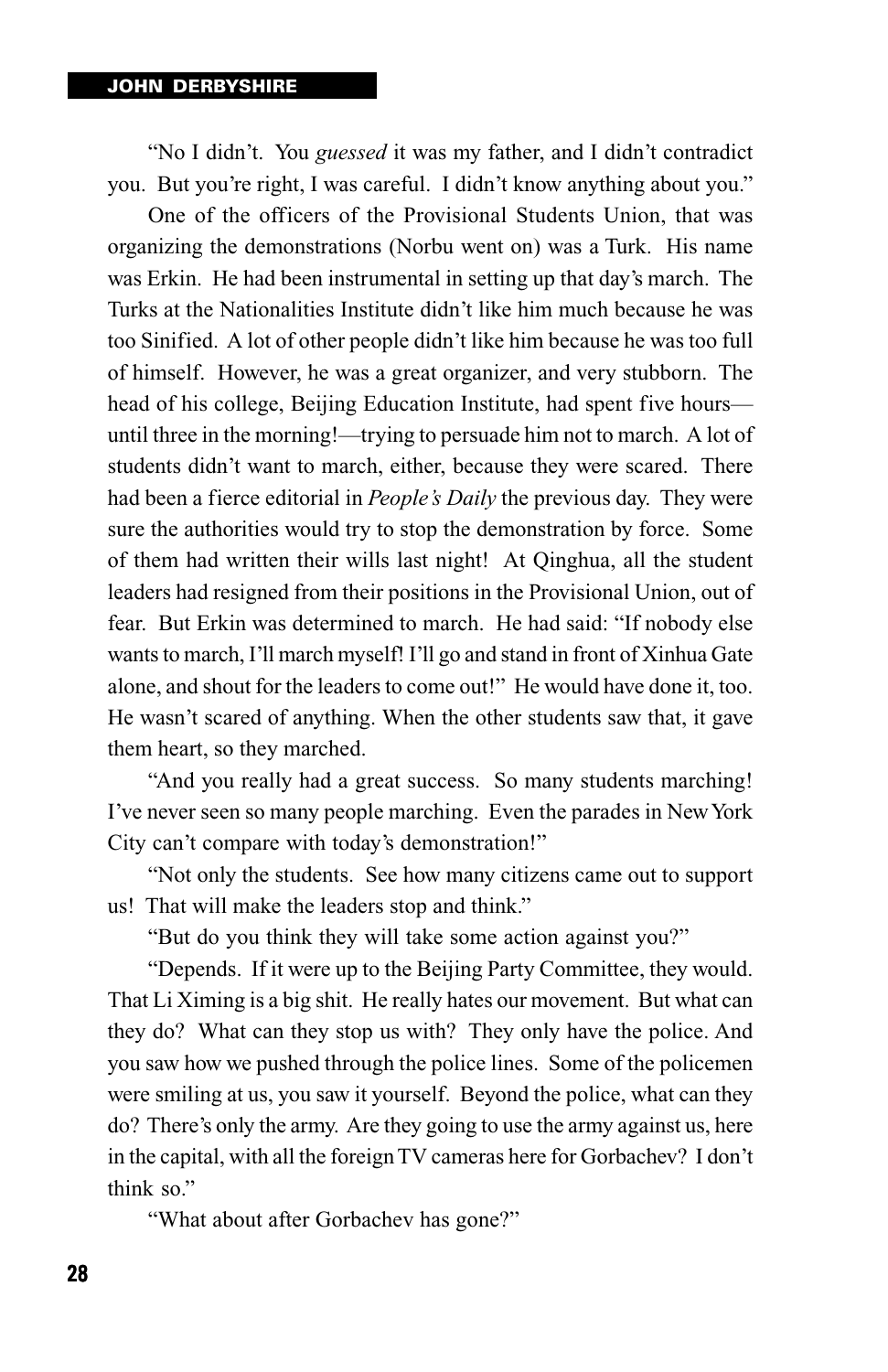"Then they might. But that's three weeks away. In three weeks, we should be able to get some concessions out of them."

"But I don't understand what concessions you want. All I heard today was Long Live Democracy and Down With Corruption. What do you actually want?"

Norbu chuckled. "What *I* want is, for Tibet to be free. I don't care about China. But if you can get some democracy in China, that will help us get our freedom. With democracy, people can vote for their leaders, right? Well, in Tibet, everybody will vote for the Dalai Lama. Everybody, a hundred per cent. The whole world will see that. You Chinese will have no face to stay in Tibet after that. And even if we don't get democracy, we might get some press freedom. With press freedom we can explain our case to the Chinese people. They've never heard it. If they can hear our case, I'm sure they won't want to go on keeping us like prisoners in China against our will. So even if we can just get a few reforms out of the leaders before Gorbachev comes, that will be good for us. That's what I hope for. But some of the younger students are very naive. They think they're going to bring down the government, and march Deng Xiaoping through the streets with a dunce's cap on his head. They're stupid. That's not going to happen. Old Deng's too smart for them. But he might give us some concessions."

They talked until very late, then made their third *tongfang* and fell at last into the long still sleep of joy and satiation. Margaret woke in the bright light of late morning. Norbu had left the bed and was putting on his clothes. She watched his strong, dark body. When he had dressed he went out. Margaret drifted back into sleep. When next she woke he was climbing into bed beside her, holding a large paper bag. Inside the bag were some sweet, sticky pastries he had bought from a street vendor. They feasted on the pastries, and on soda from the refrigerator. The pastries were still warm, the soda effervescent and cold. To Margaret it seemed like the food of the Immortals.

\* \* \*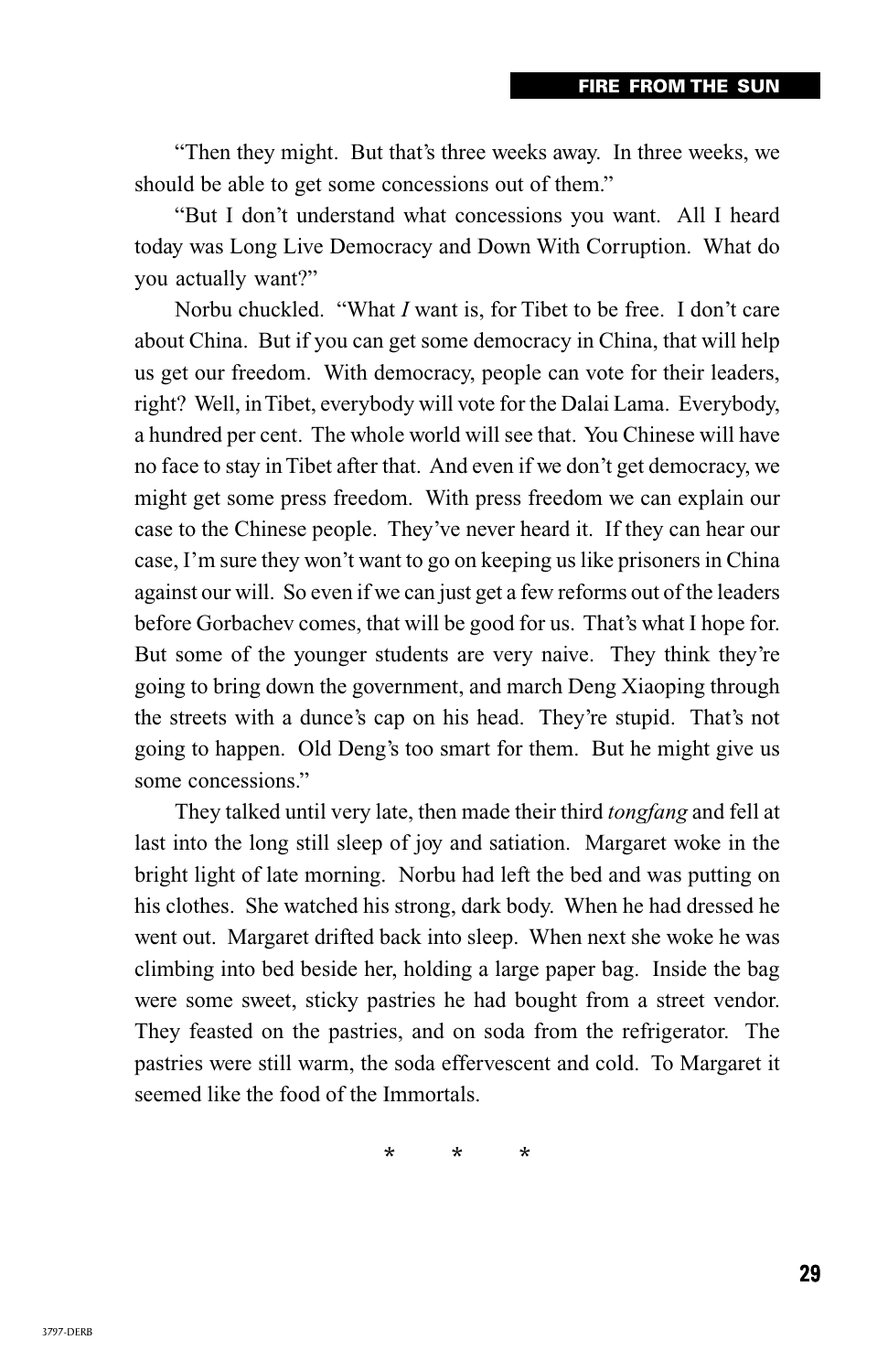## **JOHN DERBYSHIRE**

A great novelist once observed that "perfect happiness, even in memory, is not common". No doubt she would have added, if she had thought of it, that every human being is nonetheless permitted at least a glimpse of that perfection.

Margaret knew, looking back on that time from later years, that her happiness that Beijing spring was indeed perfect. She knew this as one knows one has been sleeping; at the time, reflection on her state of mind seemed not to be required. Still she was very occasionally aware—strolling through sunlight and shade beneath the trees which redeem the streets of Beijing, idling in bed on a sunbeamed afternoon listening to gentle pop music on the Xings' cassette player, watching Norbu drink his beer direct from the bottle amid the din of a dumpling-parlor—at those moments Margaret was aware that the events of her American life, only a few weeks previous by normal measurements of the passage of time, had receded and dimmed until they seemed no more substantial than the court intrigues of the fabled Emperors. She caught herself thinking of her husband; and was puzzled and amused to find that she could recall his name only with an intellectual effort, such as one might have to apply when trying to bring up some date once memorized for a school history lesson. It was all very remote, and surely not at all important.

In part, her feelings of detachment and irresponsibility were encouraged by a sense of being *hors de combat*. The Chinese life Margaret knew, the life she had grown up in, and which was still the life of practically all her fellow-countrymen, had been regimented to a degree unimaginable to free people. One's work, one's home and family life, one's leisure time, one's very thoughts and feelings were subject to supervision by functionaries of the State. It is true that the supervision did not often have to make itself felt; likewise it is true that a caged bird does not have to be continually dashing itself against the bars of its cage to know that they are there. A Chinese work unit was essentially a kind of open prison; a Chinese education was intended mainly to impress upon the student the might and infallibility of the ruling faction; a Chinese newspaper consisted principally of advertisements for the power of the State.

Most citizens were mere inmates of this system. They had to submit to being deceived, manipulated and stifled by it—or else be murdered by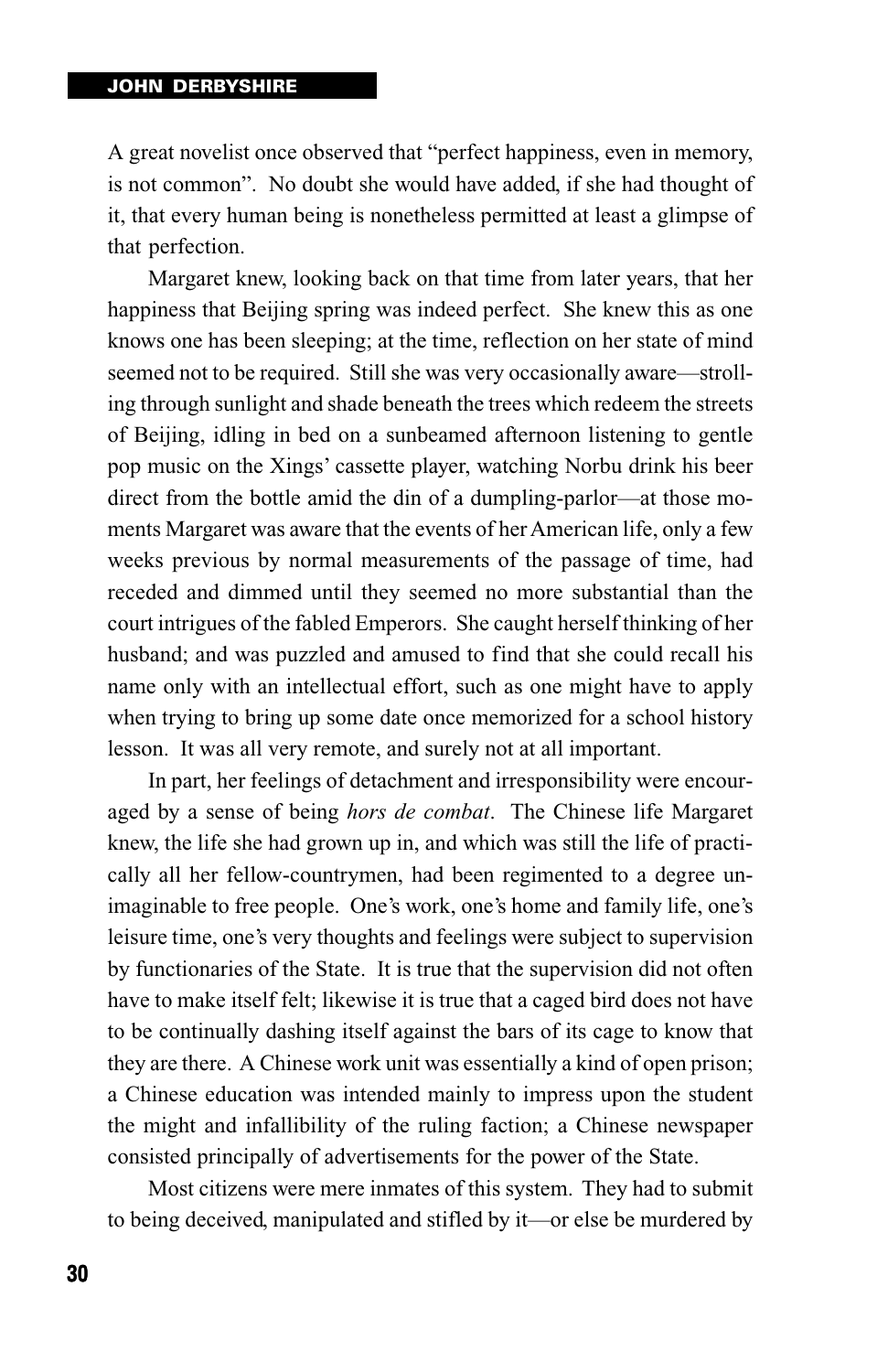it. However, a citizen who could contrive to step outside the prison, to escape from the various instruments of supervision, enjoyed nearly perfect freedom. He reported to nobody, paid no taxes, discharged no obligations, attended no meetings, fulfilled no quotas.

There were three conditions to be satisfied before a person could attain this enviable position: he had to have plenty of money, be of no interest to the authorities, and possess a foreign travel document. During those few weeks of sunlight in the spring of 1989, Margaret was in that blessed state. She was free and happy to a degree she had never known before, and perhaps would never know again.

At the center of it all was Norbu. She knew at once, when she saw him marching in the sunlight that Thursday, that what could not be forgotten had not been forgotten, and that her life belonged to him. She had marched with him, taken a late, much-needed dinner with him at a noodle parlor near the railroad station, and then, gorged and a little tipsy, in a joy actually and literally breath-taking, had given herself up to him altogether.

Marching with him, talking freely with him over dinner, Margaret saw that this was not altogether the Norbu she had known seven years before. The mountain roughness of his manners had not left him, but was much less in evidence. He had acquired a certain polish, a certain thoughtful maturity.

This was especially clear to Margaret when she saw him among his classmates. They were all much younger than he (the Botanical Institute, being a new foundation, had only a freshman year), and seemed to look to him for leadership. Norbu in his turn spoke of his classmates—at any rate, of those who had marched in the demonstration—with paternal affection. (*My committee!* he had introduced the front row of marchers to Margaret.) He had been elected Chairman of the Botanical Institute's representatives in the student movement, and took his responsibilities seriously. Twice in that following week he left the apartment early for meetings, returning in late afternoon. Margaret had a second key made for him, so that he could come and go as he pleased. The old woman who kept an eye on the Xings' apartment for her Neighborhood Committee was easily won over with a bag of oranges.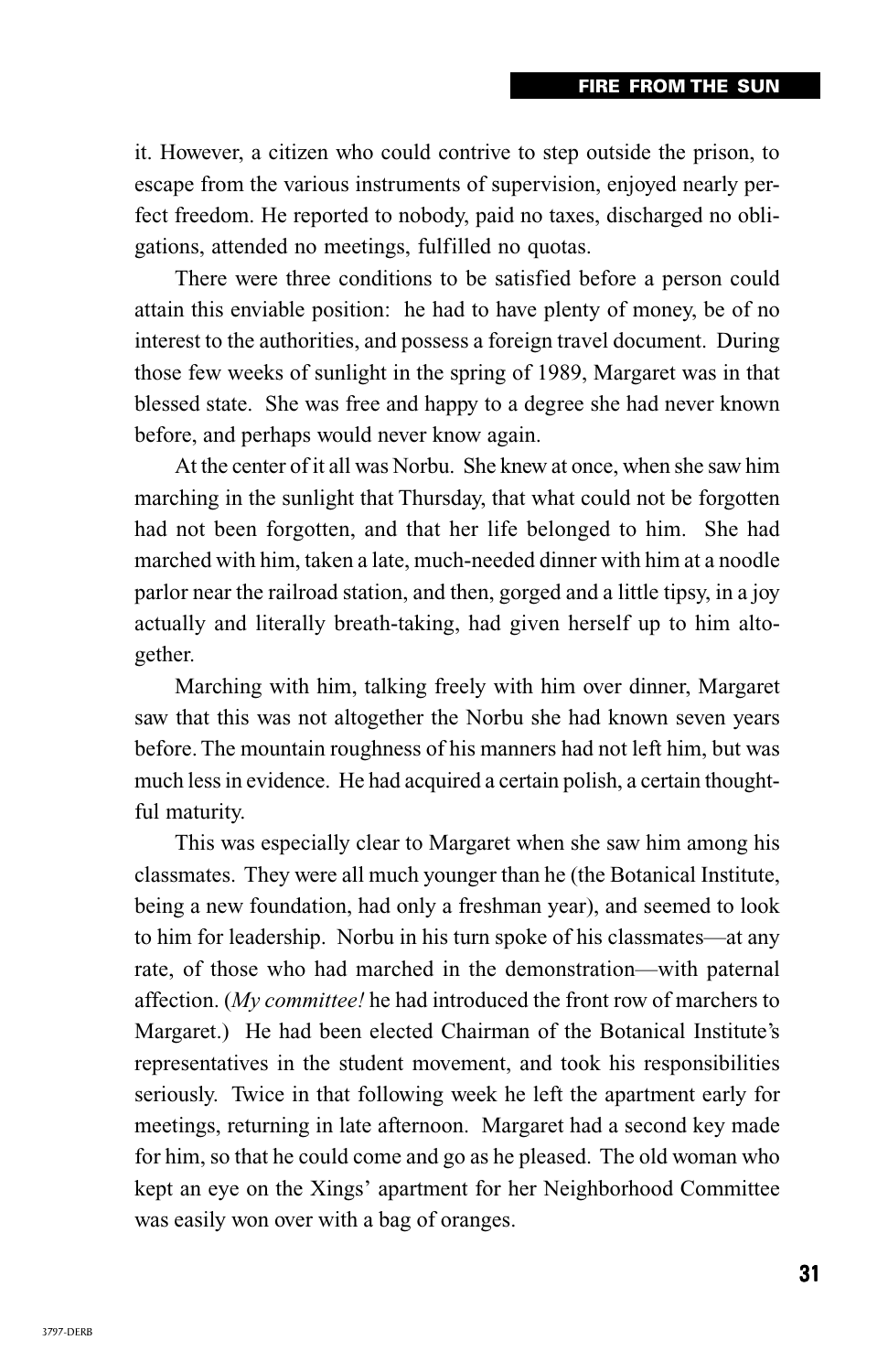Norbu himself, after his initial astonishment, had taken Margaret's appearance as a matter of course, the completing of a pattern, the consummation of something foreordained long since.

The very first time he had seen Margaret, in the arboriculture unit at Nakri Agricultural Research Station, she had appeared to him somewhat more than human. Her skin so smooth and pale! her features so regular! her every smallest movement so charged with grace! Norbu could not honestly have said he fell in love with her at that first encounter. She was a wonder to him, but not an object of desire. At that time, his affections were involved elsewhere. But nine months later, when they surprised each other among the tumbled stones of the old monastery, he had been more receptive, and she—her voice, her face, her figure—had captured his heart for ever. It was not quite true, as he told her, that he had not forgotten her even for one day. Some license must always be given to lovers' cant. But it was very nearly true.

\* \* \*

In the vanity of his youth Norbu had thought himself sophisticated. Whatever their motives, the Chinese had given him a good education at the boarding school in Xining: history and literature, mathematics and science. And it had gone on all through the Cultural Revolution, when most secondary schools were closed, or given over to little more than Political Instruction. The history was all twisted to the advantage of China, he knew that now; and there had been no education in Tibetan culture at all, so that he could read the language of his ancestors only slowly and with difficulty. Still, he had felt himself to be at a higher cultural level than the other inhabitants of Nakri Agricultural Research Station.

The station was a lousy assignment. If he had gone straight from school to college Norbu might have graduated college with a clean file, and things would have been different. But the college admissions process was all in a shambles in '75 because of some movement, so he had spent a year at home with his mother, listening to her stories and those of his relatives—such as had survived and dared to speak—and that year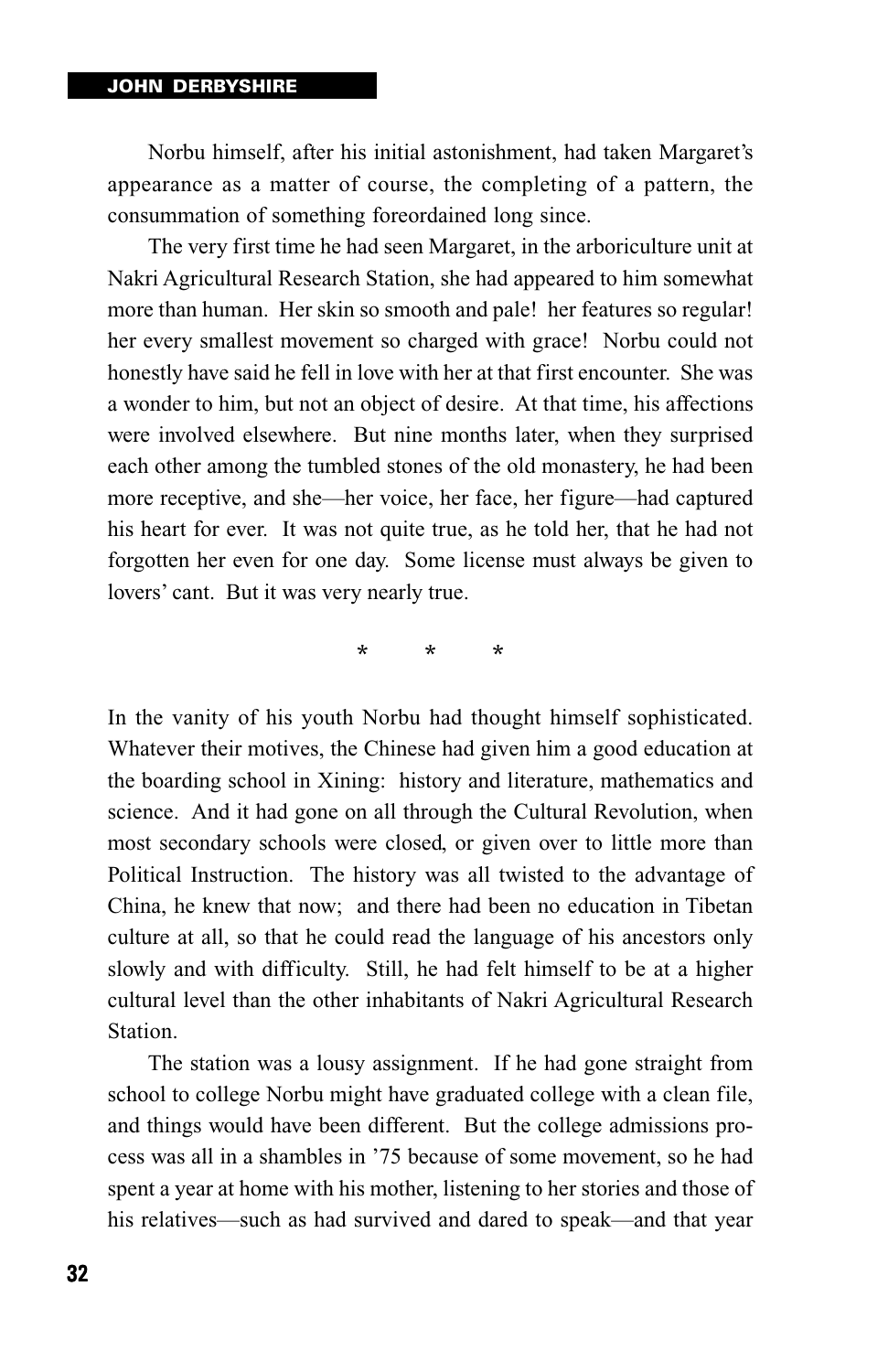had radicalized him. At agricultural college in Xining he was known for outspokenness and got black marks on his file. On graduation, instead of being given the good assignment his academic grades justified (a job in the provincial capital or in metropolitan China, or even the opportunity for postgraduate study) he was sent to tend saplings in Nakri.

And there he had been, stuck in that place among the sweepings of west China: released prisoners from the camps without the wit to get transfers back to their home provinces, PLA veterans who enjoyed the extra opportunities for arrogance and bullying that were available in a minority area, and fellow-Tibetans so cowed that their only idea of national self-assertion was scrawling *fuck Chinese pigs* on the walls of the communal privies, using Tibetan characters the Chinese couldn't even read, or circulating bitter little jokes: *Did you know that our Tibetan yak is the longest animal in the world? It grazes in Tibet, but it's milked in Beijing.* And then suddenly this goddess had appeared, with her pale luminous skin and large round eyes and voice that made your blood feel hot—even more obviously out of place than himself. Two foundlings: a prince and a princess cast among peasants: it was on that basis that his first thoughts about Margaret had formed, seeing her occasionally round the station.

The fact of her being Chinese had complicated his feelings at that time. Two of the three women Norbu had had sex affairs with up to that point had also been Chinese; but they were coarse creatures from the western provinces, dark-skinned and flat-nosed. He had seduced them with contempt, made them do all the most degrading things he could think of, then abandoned them without remorse—a small revenge for what China had done to his country.

The third of those adventures had been love, with a Tibetan classmate at the agricultural college in Xining. Nyima had taken the route he himself ought to have taken, if he had not been so loose-tongued: she had graduated with good grades and a clean file and gone to Beijing for further study. Her letters the first year had been warm and he thought he had understood that she would come back to Qinghai for summer vacation in 1981. But she had not come back. Her last letter, which did not arrive until late August, had given no coherent explanation; and at the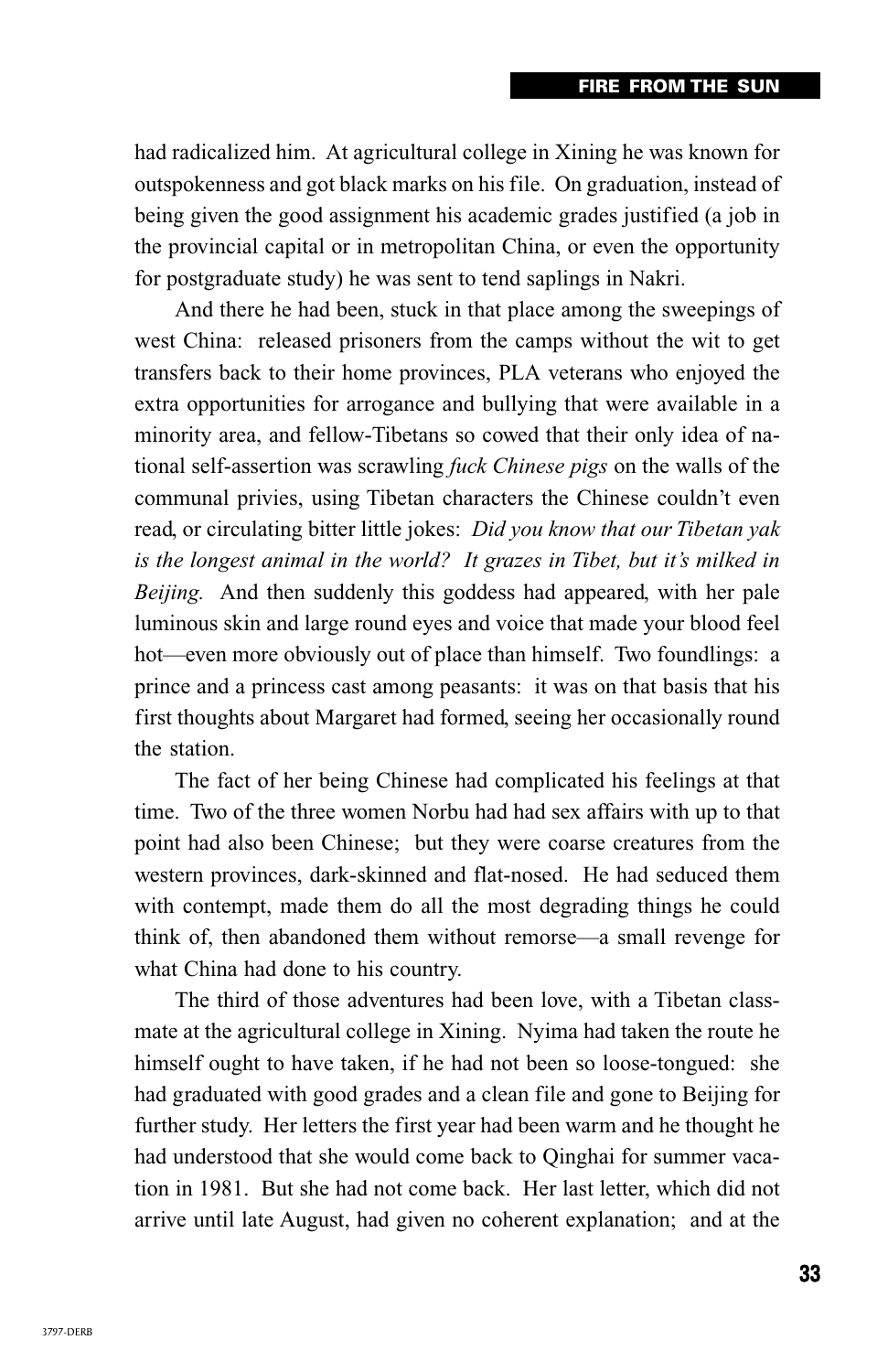time Margaret arrived at the station Norbu had been struggling with despair, and with the task of writing a return letter that would clearly show his feelings, without compromising his pride.

The letter had never been written. Try as he might, he could find no way to respond that did not involve him in pleading, and that Norbu would never do. By the time of the encounter with Margaret on the mountain the following spring, he was resigned to his loss—wounded, but philosophical. Then he had heard that voice, seen her pale, perfect face under the all-revealing deep blue sky of the high plateau, and it seemed that everything past had been swept from his mind.

Life rarely allows us such neat transitions, of course. After his arrest and sentencing—for nothing, for being in the same town, and loudly drunk on Tibetan barley beer, when a patriot sent a quisling off to a thousand lives of suffering—Norbu had served his term dreaming of Margaret. Dreaming without hope: it was inconceivable that she would wait five years for him, and improper that he should ask her to. It was, in any case, very unlikely that she would still be in Qinghai after five years. Her father had a good position in the army, Norbu knew from speaking with people who had seen her file. Whatever the true reason for her being exiled to the far west, her family would be able to recover the situation after a year or so. Then she would be back in Beijing, and would certainly forget all about him, as Nyima had. Still he dreamed of her, to fill the mental vacancy of life in the camp.

It was not a bad camp, as camps go; but the inmates were not allowed to read anything except Party gibberish, nor even to play cards, and conversation with the uneducated criminal types Norbu found himself among was extremely limited. Using his fists, and his wits, he had established himself among them well enough to get good food rations. He had even managed to have a sex affair with one of the camp nurses. She was a Tibetan too, an ugly, smelly creature twenty years his senior; but it was a sensational achievement under the strict discipline of the camp, and when knowledge of it seeped out among the prisoners, Norbu's status became unassailable, and the remaining four years of his term had been as comfortable as time in a Chinese labor camp can ever be.

Still Margaret's image had occupied his dreams, and his waking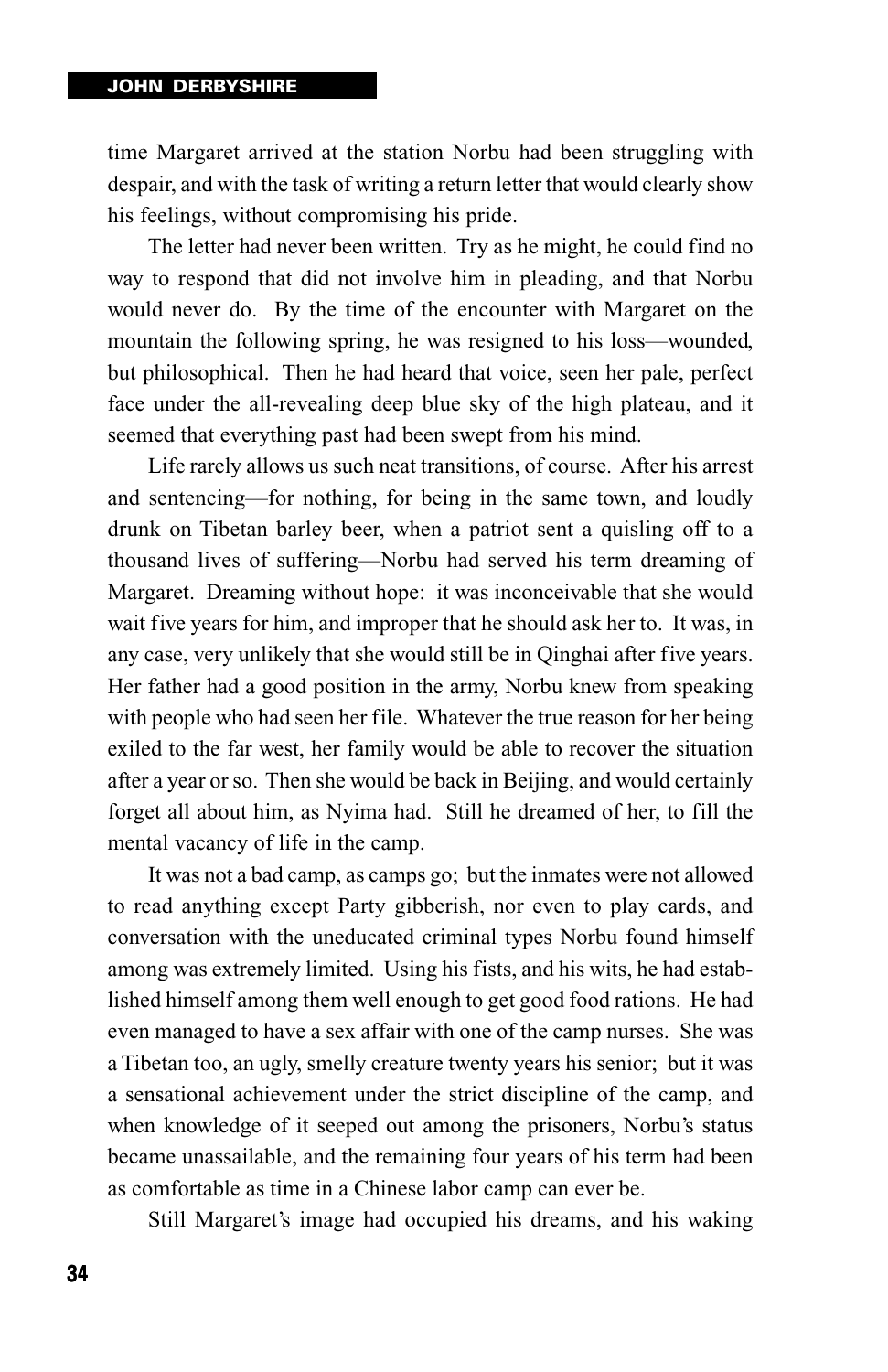dreams. When Yexi had invited him to Beijing, after his release, the thought was there—all but unconscious—that he might find her; that she might, against all odds (there are very few single twenty-nine-yearold women in China) not be married; that at least he might see her and hear her again.

It was not Margaret he saw, however, but Nyima. This was in the fall of '87, when he was living illegally in Beijing, doing pick-up work on the construction sites that were then appearing everywhere. He had met Nyima by chance at the house of Thupten Rongda.

Thupten was a *genyen,* a Tibetan lay teacher of religion, who lived in one of the old dusty alleys northeast of the Forbidden City. All the Tibetans in metropolitan China sooner or later found a *genyen* to whom they could go for spiritual advice and instruction. The Chinese authorities frowned on this, of course, to the degree they knew about it, and a *genyen* who wanted to stay out of trouble had to operate under cover, living as a clerk or laborer; or more often just as a retiree, as most of the *genyen* were old. Thupten was one of the younger ones—little more than fifty, Norbu thought—but he had studied as a monk in Tibet before the 1959 cataclysm. He had not studied long enough to be ordained, which was the reason he was merely a *genyen* and not a *lama.* Furthermore he had spent seventeen years in the camps—the Chinese had imprisoned all the monks and nuns they did not kill—where of course there was no opportunity for study. Still he knew the main sutras and prayers, and the special hand gestures called *phyag-gya*, and even some of the complex, difficult chants of the *lama gyudpa,* the cantors. Norbu had heard about him from Yexi, his friend at the Nationalities Institute, and they had gone there together to try to learn more about the religion of their ancestors. Later Norbu had gone by himself. Thupten Rongda was one of the more popular *genyens,* and there were sometimes as many as half a dozen people crammed into his tiny room. The third time Norbu went by himself, Nyima had been there with two other Tibetan women.

She had been cool to him then, he in the dust-covered overalls of a common laborer, and she with the other women at her side, and of course Thupten growling his way through the "Seven-Limbed" Sutra. She was still cool when she came to the meeting he set up, at a dumpling parlor in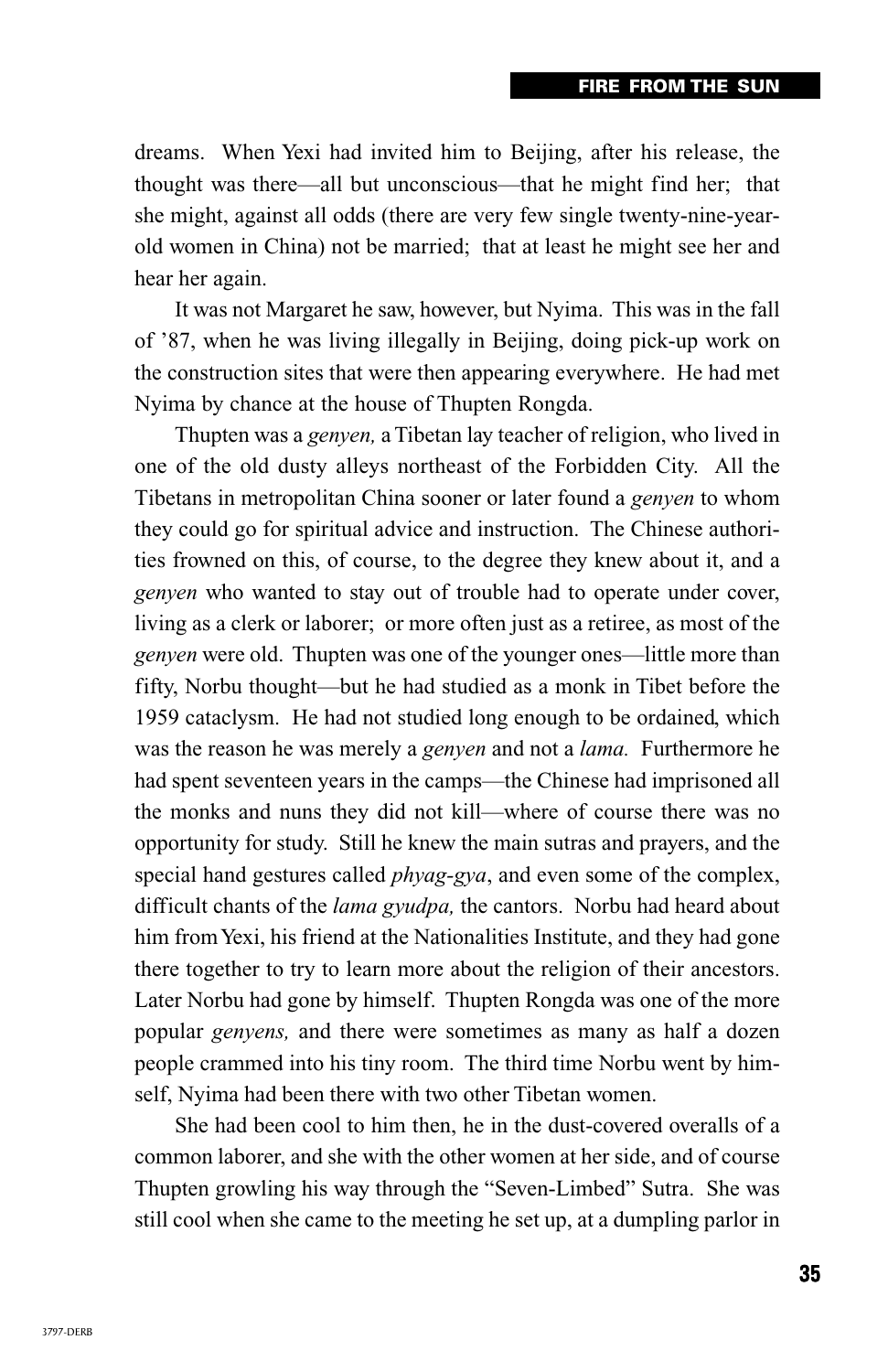the East Wall district; but agreed to go to the hotel room he had booked, and fell into his arms with very little difficulty once the door was locked behind them, and cried out to him in her moment of joy in just the way he remembered from long before in the far west.

She was married by this time, of course. The husband was a research biologist at Qinghua University, away on a scientific expedition in Guangxi Province. Though Chinese, he was a sensitive and well-educated man, and tolerant of Nyima's weekly visits to Thupten Rongda, though he had no wish to delve into Lamaism himself. Hearing that Nyima's husband was away, Norbu thought at first that their apartment might be available for future trysts. No, said Nyima. The apartment contained her mother- and father-in-law and infant daughter. Norbu was sleeping in a spare bunk bed at the Nationalities Institute, so with Nyima's apartment out of bounds they could be alone only by renting hotel rooms. Since Norbu had little money—he had been sending his surpluses back to his mother in Nakri—the places he found were seedy hotels for workers and low-level cadres in East Wall and Chongwen districts. Norbu had paid premium rates for the best rooms, with en suite toilet and shower when available, yet still the seediness oppressed her, he could see. So did the disparity in their social rank—he a low-level manual worker, living in the capital without proper papers, she just appointed full lecturer at Qinghua. After only three or four meetings Norbu could feel her pulling away from him.

It had, in fact, been Nyima who had told him about the new Botanical Institute, at a meeting one bitter cold day in November '87, in an illheated room overlooking the Flower Temple street market, a vendor shouting his wares under their window: *Corduroy jackets! Corduroy jackets! Just arrived from my supplier in Hong Kong!* Norbu, who still imagined something could be made of the affair, jumped at the opportunity to reenter the academic world, to restore himself to a social position at least in the same sphere as her own, if not at the same level. He had prepared frantically for the exam, and passed gloriously; but by the time the results were announced, in the spring of '88, they both knew there was no future for them together.

Norbu himself had begun to feel disgust at the sordid places they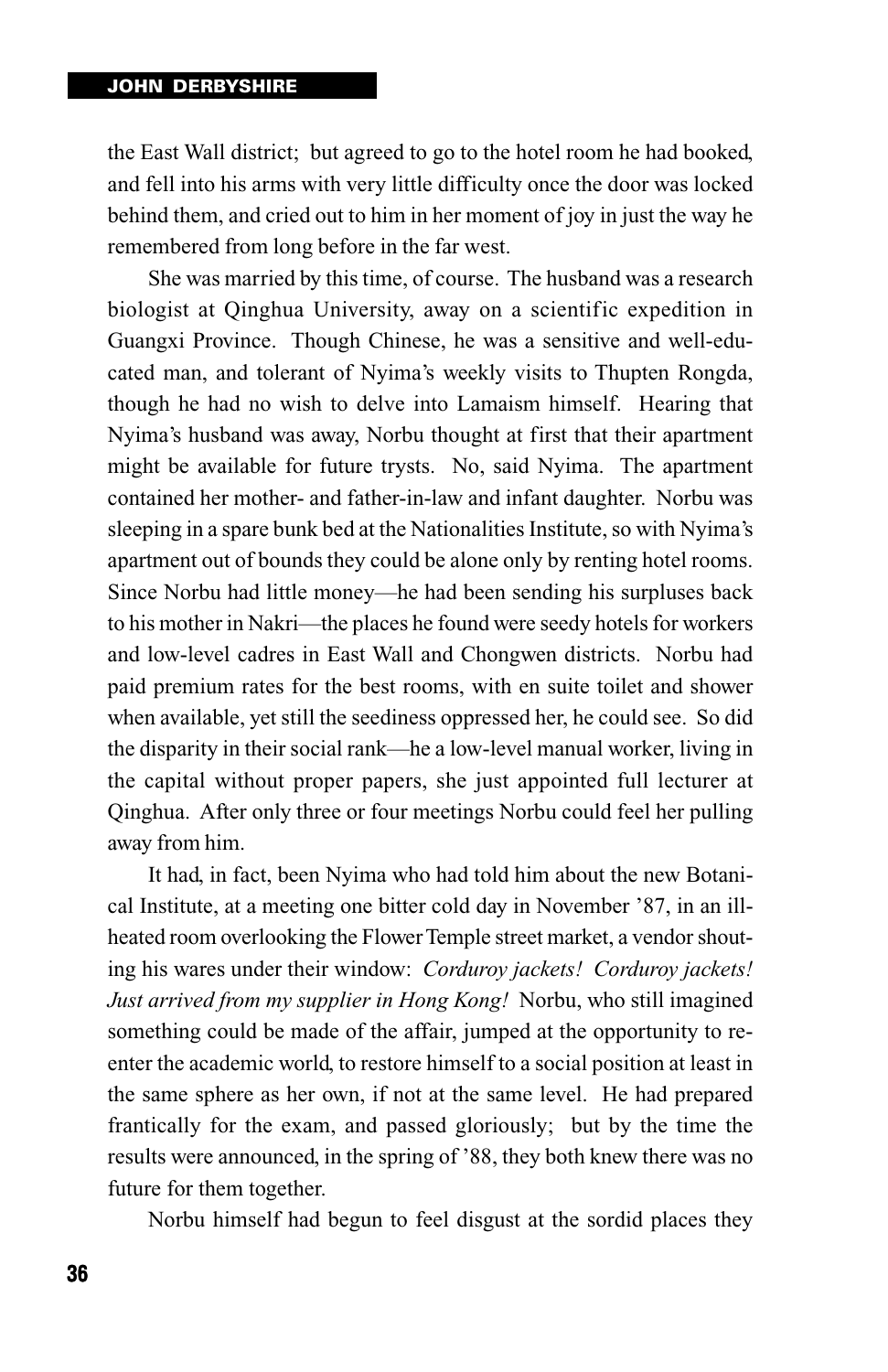were obliged to use, the raised eyebrows of the desk clerks when the lovers presented their i.d. cards, the sniggers and stares of the other guests, the grimy damp bedding and arbitrary plumbing, the universal heavy stink of stale tobacco smoke. Nyima had begun skipping meetings, pleading family concerns—infant sick, in-laws suddenly called away. Norbu, now almost thirty-one, knew enough of the world to understand that this affair could have no result. Nyima was content with her husband, as content as one can expect to be after five years of marriage. In his absence, Norbu had served as a substitute for the physical needs a woman naturally has; once the husband returned, there would be nothing to hold her to Norbu, nothing but sentiment and guilt.

Girding up his pride, anticipating the inevitable, and his spirits in any case lifted by the prospect of attending the Botanical Institute in September, Norbu had broken off the affair in July, a few days before Nyima's husband was due back in the capital. She made token protestations, but her relief was clear to see. When all was over, Norbu was mildly surprised to find that nothing was left behind at all: no loss, no regret, no guilt or shame, not even the bruised dullness he had felt when she left him the first time. He and Nyima had been carried forward as far as they had by sheer inertia; everything between them had died months before.

Norbu had turned his face to the future without effort: to his new studies and new friendships, and to the first stirrings of the student movement. Nyima did not trouble his thoughts. After a few weeks she had disappeared utterly, leaving only dry memories with as nearly as possible no affect at all. He could call on Thupten Rongda without being fearful of meeting her there; though in fact she was never there again, perhaps having switched *genyens*—there were two or three others in Beijing—for fear of meeting him. And with the ebbing of all thought of Nyima there came back to him Margaret's image, tiny and perfect, fitting so precisely into some cavity of his soul, like a thing left exposed when flood waters have receded. She had always been there, he knew, and always would be there in some way: a dream of perfection and grace, persisting illogically in a heart which believed itself to be fundamentally placid and practical.

Those first few months at the Botanical Institute, Norbu had little time for daydreaming; but when those moments came, it was always to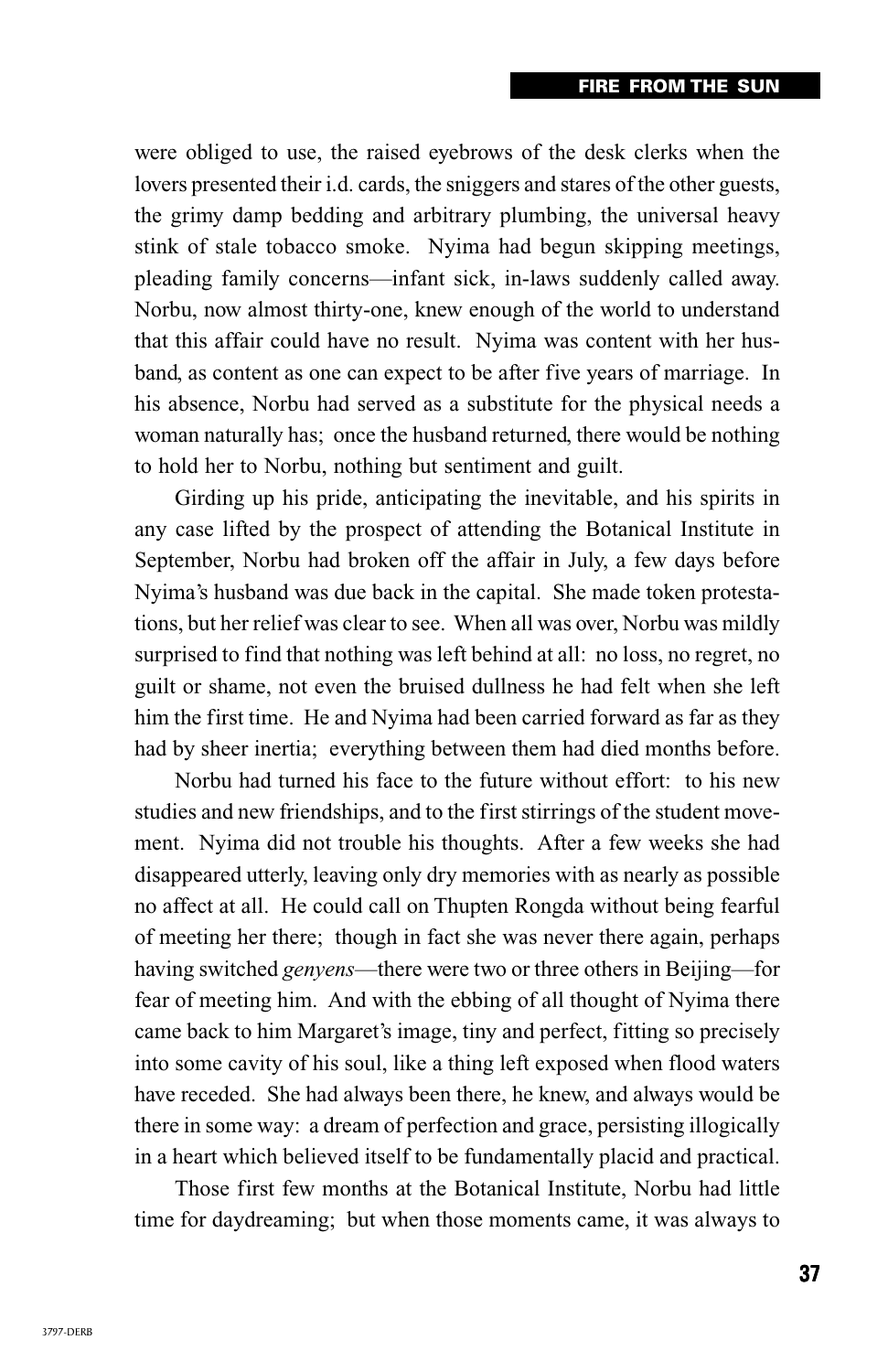Margaret that his thoughts turned. He enjoyed a brief, good-natured flirtation with a Mongolian girl at the Nationalities Institute, another of Thupten's congregants (Mongolians have the same religion as Tibetans); still Margaret was there. She did not vex or distress him; she was merely there, tiny and perfect in that warm velvet fold of his thoughts.

Thus, though Norbu had been stunned to see her face so clearly, so suddenly, in the crowd on White Stone Bridge Road, when he recovered himself he saw that her reappearance in his life that Thursday was a right thing, a fitting thing. By the time of their love feast that evening he had no doubts. This coming together was foreordained, a falling to rest, a settling to equilibrium. It was sweet indeed, the sweetest thing Norbu had ever known, to look at her pale round face across the table, to hear the voice that thrilled him so much, to embrace and enter her.

Not that he was swept off his feet altogether. What man ever is? When the first rush of surprise, delight and gratification had ebbed, there were reservations to be tallied. Norbu, at thirty-one, was an undergraduate student; Margaret, some months younger, was famous, or at any rate known, all over the world. As irksome as the distance in rank between himself and Nyima had been, here was a social gap as wide as the entire globe. Norbu's own great store of self-confidence allowed him to discount most of this gap, but not all of it. Then there was the student movement, to which Norbu had privately and silently dedicated himself, for his country's sake, on the simple calculation that anything vexatious to the Chinese Communist Party must be good for Tibet. Margaret had marched with him that first day; would she still march with him if things got ugly? All in the movement were willing to make sacrifices, even of their lives—was she? And then there was the fact of her being Chinese.

As Norbu had told her, in all honesty, his feelings about the Chinese had softened since coming to live in the capital. He had heard Nyima speak of the sympathy and guilt nursed by those thoughtful Chinese, like her husband, who understood what had been done. He had learned that a nation's crimes do not stain all its citizens. Yet still, when at last he held Margaret in his arms, seen her pale flesh and penetrated it, he could not repress a shiver of vengeful satisfaction at having plucked the